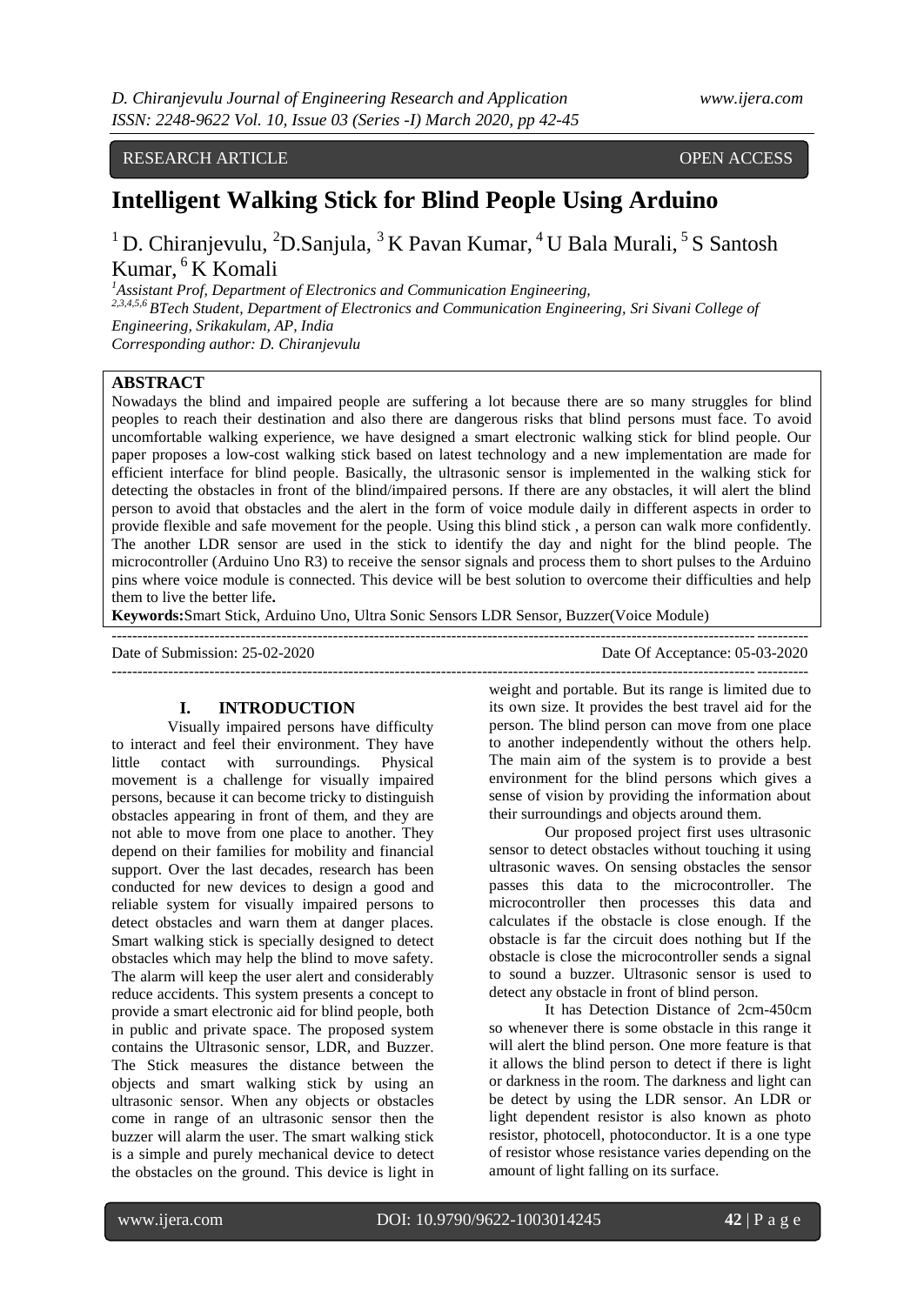In this technology controlled world, where people strive to live independently, this project proposes an ultrasonic stick for blind people to help them gain personal independence. Since this is economical and not bulky, one can make use of it easily.

## **II. LITERATURE SURVEY**

In[1], Intelligent device is represented for visually challenged people to guide them to reach their destination place safely without facing any difficulties. It consists of Raspberry Pi and PIC as the controller, Global Positioning System (GPS) along with sensors like Ultrasonic and other supportive sensors and an Android-based Application (APP). In[2], White stick with the ultrasonic sensor, IR sensor and various other equipped technologies (Arduino IC, sensors etc.) is the boon for blind people. The application of ultrasonic ranging scheme along with location tracing (GPS Module) for producing electronic walking stick with improved features for the blinds is a technological advancement. In[3], Deals with an innovative design of Intelligent White-Cane that is capable of tracking and signal receptor services. A model of smart white-cane has been designed at our end whereby its smartness has extra unique features such as Navigation system to better guide family members of blind one to be known for his location. In[4], Present a novel low-cost yet durable and accurate smart stick to assist visually impaired people while they walk in indoor/outdoor unstructured environments. There is a large group of people who have difficulties in their daily routine work due to losing their eyesight. Walking with confidence is one of them which may have different challenges in different environments. In[5], A stick guide model represented for visually impaired person to guide in their way, which consist of a Global Positioning System(GPS) and a Global System for Mobile Communication(GSM) modules along with sensors like Ultrasonic and Infrared sensor.

Over the last decades, research has been conducted for new devices to design a good and reliable system for visually impaired persons to detect obstacles and warn them at danger places. There are some systems which has some deficiencies. A Navbelt was developed by Shovalet. al [6], an obstacle avoidance wearable portable computer which is only for indoor navigation. Navbelt was equipped with two modes, in the first one the system information was translated to audio in different sounds. One sound for free for travel direction and other for blocked, it was difficult for the person to differentiate the sounds.



**Fig 1**. System Architecture

The usage of smart blind stick is used to help the blind people. The stick help the blind people to interact with the physical world like a normal people and they don't need to depend on other.

The above figure shows the Arduino UNO microcontroller are connected to the 9V battery, voice module, ultrasonic sensor and LDR sensor. The connection were made by using the jumper wires.

The hardware requirements:-

- Ardunio UNO (Micro Controller)
- Battery(9V)
- Buzzer(Voice Module)
- Jumper Wires
- Ultrasonic Sensor HC-SR04
- LDR Sensor

The software requirements:-

- Arduino IDE
- Programming Language: C/C++

#### **A. Ultrasonic sensors**

Ultrasonic sensors are used in pair as transceivers. One device which emits sound waves is called as transmitter and other who receives echo is known as receiver. These sensors work on a principle similar to radar or sonar which detects the object with the help of echoes from sound waves. This detect the object and alarm to warn the blind people.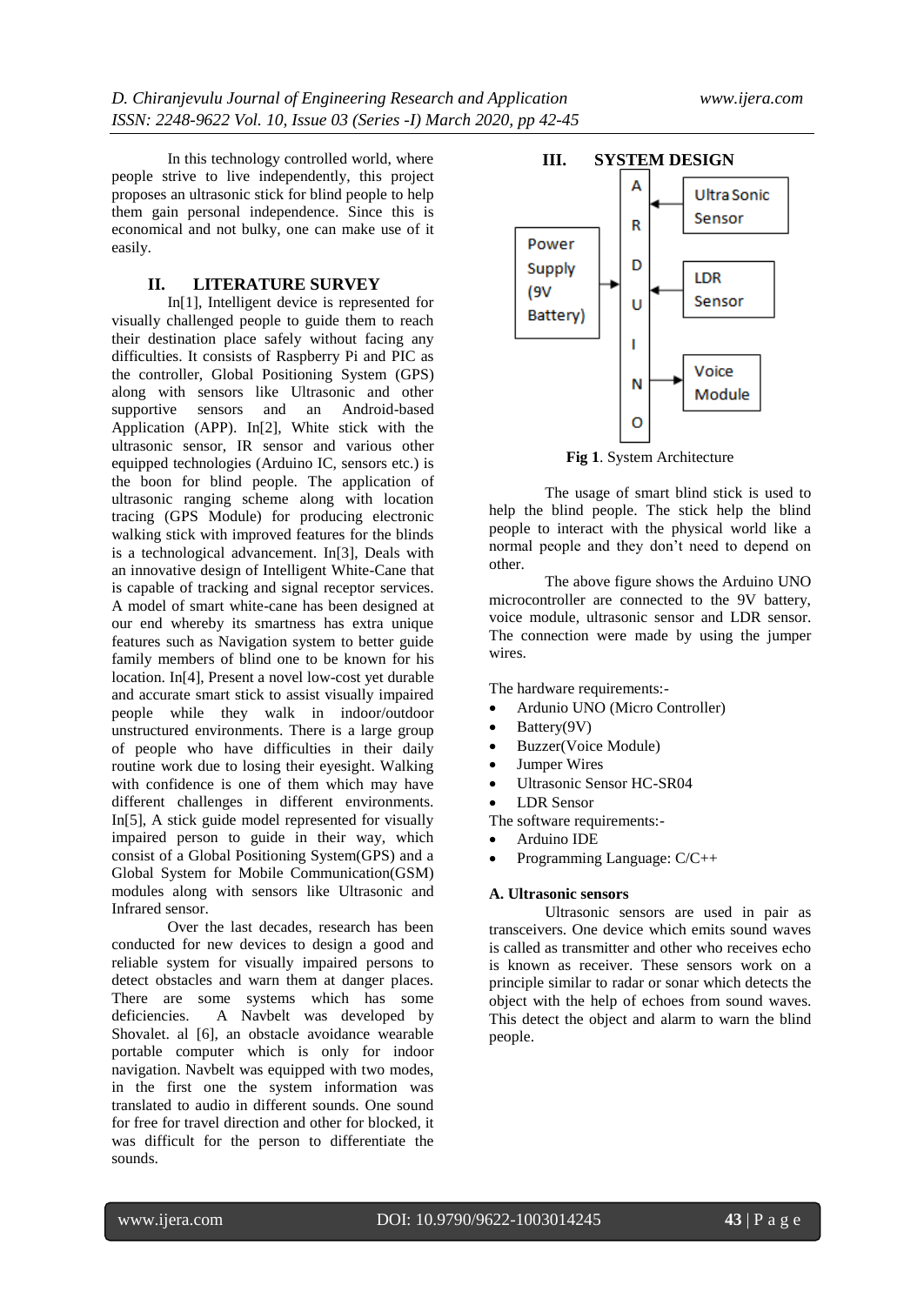

**Fig 2.** UltraSonic Sensor model

### **B. LDR Sensor**

In order to detect the intensity of light or darkness, we use a sensor called an LDR (light dependent resistor). The LDR is a special type of resistor that allows higher voltages to pass through it (low resistance) whenever there is a high intensity of light, and passes a low voltage (high resistance) whenever it is dark. It is connected to the Arduino and in darkness it make alarm to help the blind to know the day and night.



**Fig 3**. LDR Sensor Model

#### **IV. WORKING PROCESS**

The Arduino is coded using Arduino IDE software. Based on the function of the Arduino the program was logically coded in the Arduino IDE software and checked for the errors. If there is any error it will be displayed in the message box. After removing the errors, the sketch can be compiled and run successfully. Finally, the sketch is uploaded into the Arduino controller through USB serial interface.

We here propose an advanced blind stick that allows visually challenged people to navigate with ease using advanced technology. The blind stick is integrated with ultrasonic sensor along with light sensing. Our proposed project first uses ultrasonic sensors to detect obstacles ahead using ultrasonic waves. On sensing obstacles the sensor passes this data to the arduino Uno. The arduino uno then processes this data and calculates if the obstacle is close enough. If the obstacle is not that close the circuit does nothing. If the obstacle is

close the arduino Uno sends a warning in the form of voice. It also detects and sounds that object is detected to alert the blind. If the obstacle is close the arduino uno sends a warning through voice message. Light detection is done by LDR sensor. One more feature is that it allows the blind to detect if there is light or darkness in the room. If the LDR sensors does not receive light rays it alerts the blind person using the speaker. The alert message is you are entering into dark region.

In this project , Arduino is stated as the heart of the project.



**Fig 4**. Arduino with battery

## **V. CONCLUSION**

Blind people face lot of difficulties while travelling from one place to another. With the intention to help the blind, their difficulties, the smart blind stick is proposed. The system consists of an LDR sensor to detect day and night and ultrasonic sensor to obstacle detection. The proposed system takes the blind person to reach the destination without any struggle in their path. The voice module were used to make sound with comment to warn them. After testing, the system proposed in this paper helps users walk in a relatively safe environment reliably, such as indoors, parks, and schools.

## **REFERENCES:**

- [1]. Yeong-Hwa Chang, Nilima Sahoo and Hung-Wei Lin. ―An Intelligent Walking Stick for the Visually Challenged People. In IEEE International Conference on Applied System Innovation, 2018.
- [2]. Nitish Ojha1, Pravin Kumar Pradhan, Prof. M.V.Patil. ―Obstacle Sensing Walking Stick for Visually Impaired. In International Research Journal of Engineering and Technology (IRJET), Volume: 04 Issue: 04, April 2017
- [3]. Muhammad Hanan Daudpota, Anwar Ali Sahito, Amir Mahmood Soomro, Faheem